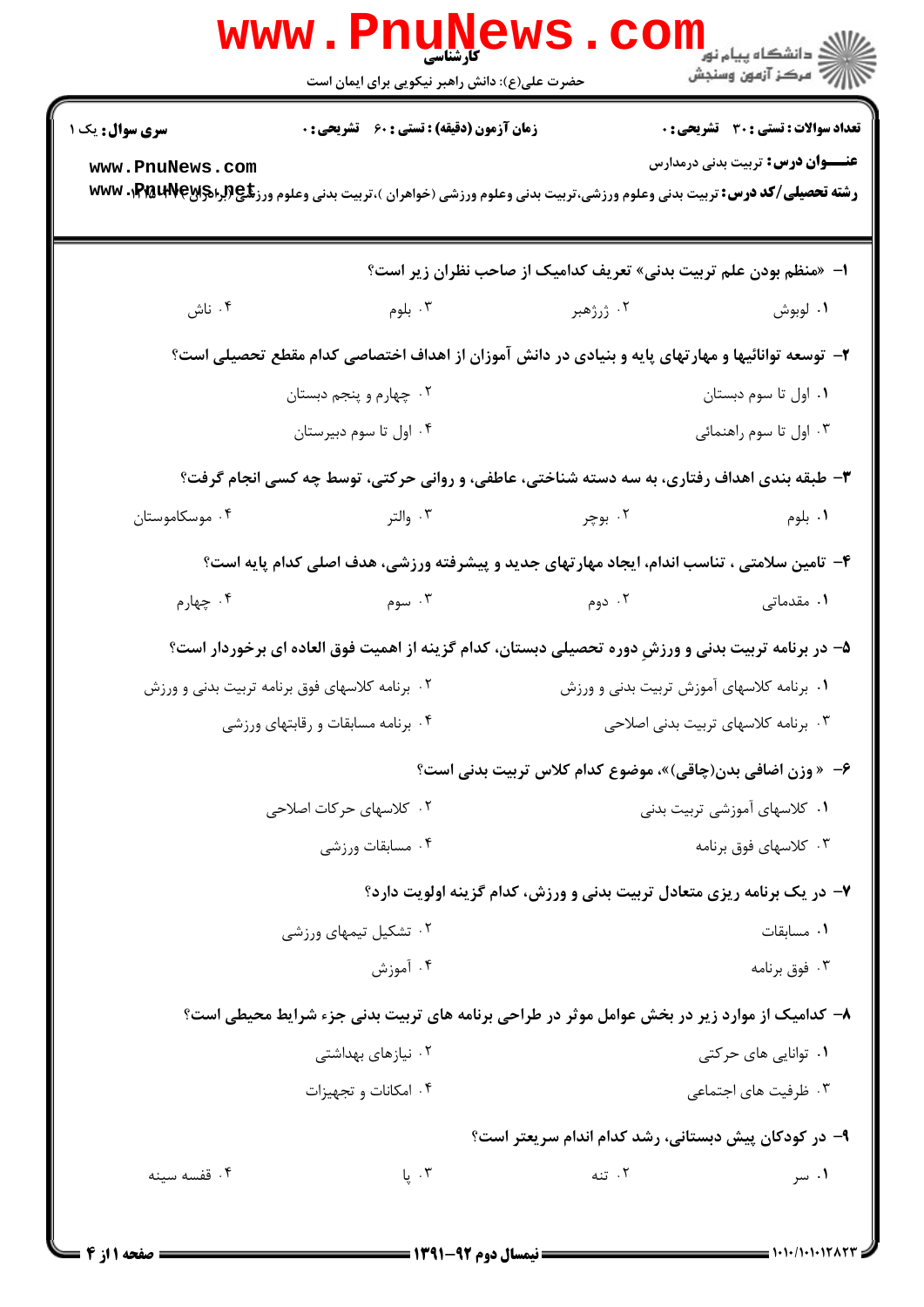|                                                             | <b>WWW.PNUNEWS.</b><br>کارشناسی<br>حضرت علی(ع): دانش راهبر نیکویی برای ایمان است |                                       | د دانشکاه پيام نور<br>ا∛ مرکز آزمون وسنجش                                                                                                                                          |  |  |
|-------------------------------------------------------------|----------------------------------------------------------------------------------|---------------------------------------|------------------------------------------------------------------------------------------------------------------------------------------------------------------------------------|--|--|
| <b>سری سوال : ۱ یک</b>                                      | <b>زمان آزمون (دقیقه) : تستی : 60 ٪ تشریحی : 0</b>                               |                                       | تعداد سوالات : تستي : 30 ٪ تشريحي : 0                                                                                                                                              |  |  |
| www.PnuNews.com                                             |                                                                                  |                                       | <b>عنـــوان درس:</b> تربیت بدنی درمدارس<br><b>رشته تحصیلی/کد درس:</b> تربیت بدنی وعلوم ورزشی،تربیت بدنی وعلوم ورزشی (خواهران )،تربیت بدنی وعلوم ورز <b>تلچ(براچPraudVeyr)، www</b> |  |  |
|                                                             |                                                                                  |                                       | ۱۰− در چه سنی دانش آموزان به فعالیتهای اجتماعی و بازی های گروهی چند نفره متمایل می شوند؟                                                                                           |  |  |
| ۰۴ سالگی                                                    | ۰۳ ۸ سالگی                                                                       | ۰۲ سالگی M . ۲                        | ۰۱ ۶ سالگی                                                                                                                                                                         |  |  |
|                                                             | 11- در چه سنی دانش آموزان به تمرینات ورزشی انفرادی متمایل می شوند؟               |                                       |                                                                                                                                                                                    |  |  |
| $1Y-1Y$ . $Y$                                               | $15 - 17.7$                                                                      | $11-9.7$                              | $\lambda - \epsilon$ .                                                                                                                                                             |  |  |
|                                                             | ۱۲- عامل یا عوامل موثر در برنامه ریزی درس تربیت بدنی در مدارس کدام است؟          |                                       |                                                                                                                                                                                    |  |  |
|                                                             | ۰۲ دانش آموزان                                                                   |                                       | ۰۱ جامعه                                                                                                                                                                           |  |  |
| ۰۴ هر سه مورد، از عوامل موثر بحساب می آیند.                 |                                                                                  |                                       | ۰۳ علوم ورزشي                                                                                                                                                                      |  |  |
|                                                             |                                                                                  |                                       | ۱۳- حرکات بنیادی ساده برای چه سنینی پیشنهاد می شود؟                                                                                                                                |  |  |
| ۰۴ - ۱۱-۱۱ سالگی                                            | ۰۳ - ۹-۹ سالگی                                                                   |                                       |                                                                                                                                                                                    |  |  |
|                                                             |                                                                                  |                                       | ۱۴– در سنین ۷ تا ۹ سالگی کدام فعالیت پیشنهاد می شود؟                                                                                                                               |  |  |
| ۰۲ حرکات ژیمناستیک                                          |                                                                                  | ۰۱ حرکات بنیادی جنبشی                 |                                                                                                                                                                                    |  |  |
| ۰۴ مهارتهای پیشرفته ورزشی                                   |                                                                                  | ۰۳ یادگیری رشته های ورزشی             |                                                                                                                                                                                    |  |  |
|                                                             |                                                                                  |                                       | ۰۱۵ کدامیک از موارد زیر از جمله قدیمی ترین شیوه های تدریس است؟                                                                                                                     |  |  |
| ۰۴ دستوری                                                   | ۰۳ کشف هدایت شده                                                                 | ۰۲ حل مشکل                            | ۰۱ کشف حرکت                                                                                                                                                                        |  |  |
|                                                             |                                                                                  |                                       | ۱۶- ایجاد فرصت برای دانش آموزان ، برای کلیه حرکتهای طبیعی و تکاملی، وظیفه چه کسانی است؟                                                                                            |  |  |
| ۰۲ معلمان تربیت بدنی و ورزش                                 |                                                                                  | ٠١. رئيس آموزشكده                     |                                                                                                                                                                                    |  |  |
|                                                             | ۰۴ کارشناس تربیت بدنی                                                            |                                       | ۰۳ مدیران و مسئولان آموزشی                                                                                                                                                         |  |  |
|                                                             |                                                                                  |                                       | ۱۷- کدام گزینه از وظایف و مسئولیتهای کارشناس تربیت بدنی نیست؟                                                                                                                      |  |  |
|                                                             | ۰۲ ارائه دستورالعملها و قوانین مدون برای نیل به اهداف                            | ٠١. تهيه امكانات و وسايل ورزشى        |                                                                                                                                                                                    |  |  |
| ۰۴ نظارت بر اجرای دقیق برنامه های تربیت بدنی در مدارس       |                                                                                  | ٠٣ شركت در جلسات انجمن اوليا و مربيان |                                                                                                                                                                                    |  |  |
| 18– کدامیک از حرکات زیر جزء مهارت های بنیادی غیر جنبشی است؟ |                                                                                  |                                       |                                                                                                                                                                                    |  |  |
| ۰۴ تغییر مسیر                                               | ۰۳ هل دادن                                                                       | ۰۲ دریافت کردن                        | ٠. انداختن                                                                                                                                                                         |  |  |
|                                                             |                                                                                  |                                       |                                                                                                                                                                                    |  |  |
|                                                             |                                                                                  |                                       |                                                                                                                                                                                    |  |  |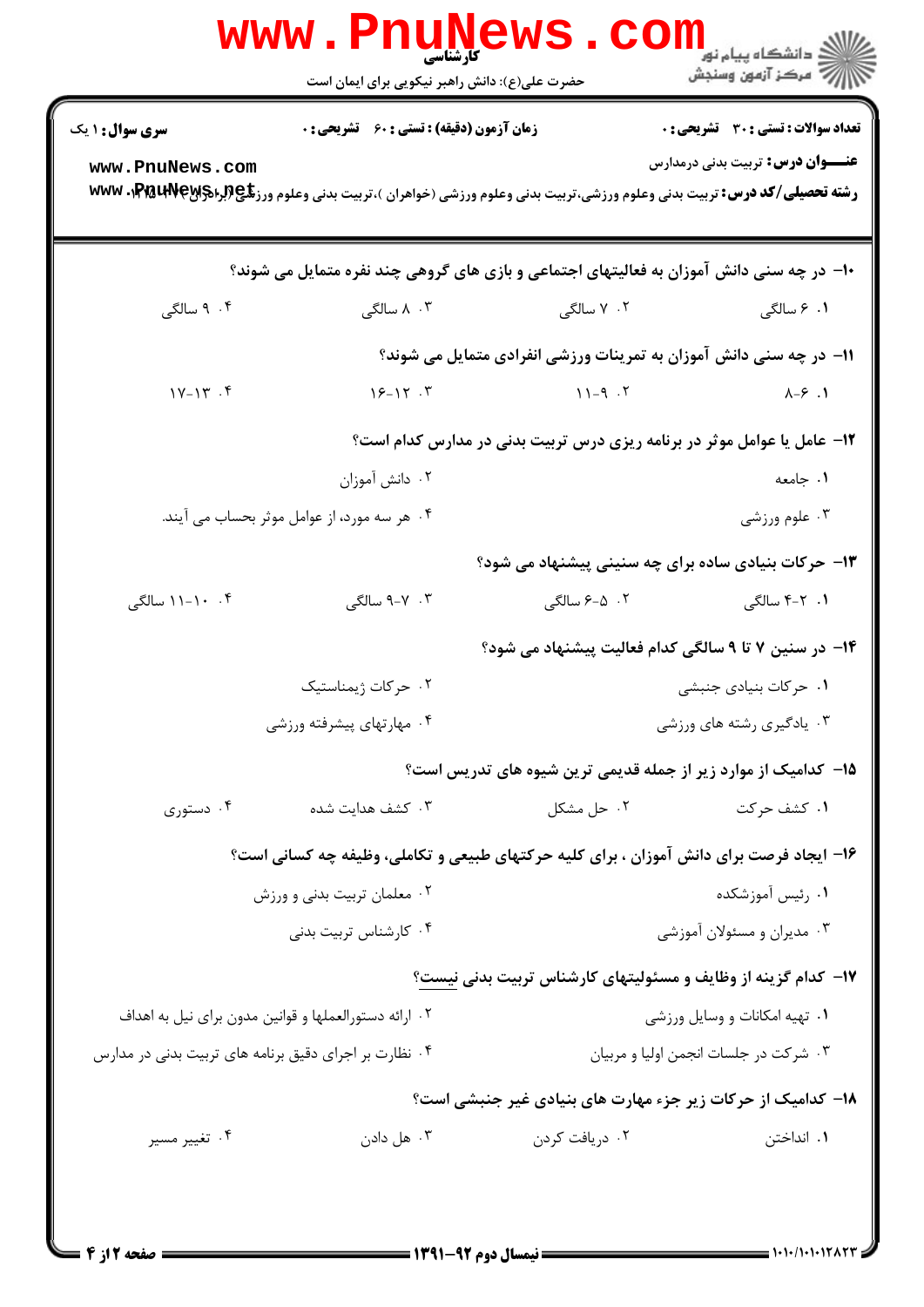|                           | <b>WWW.FIIUN</b><br><b>کارشناسی</b><br>حضرت علی(ع): دانش راهبر نیکویی برای ایمان است                                                    |                                                                     | ر دانشگاه پیام نور<br>۱۳۸۰ مرکز آزمون وسنجش                                               |  |
|---------------------------|-----------------------------------------------------------------------------------------------------------------------------------------|---------------------------------------------------------------------|-------------------------------------------------------------------------------------------|--|
| <b>سری سوال : ۱ یک</b>    | زمان آزمون (دقیقه) : تستی : 60 ٪ تشریحی : 0                                                                                             |                                                                     | <b>تعداد سوالات : تستی : 30 ٪ تشریحی : 0</b>                                              |  |
| www.PnuNews.com           | <b>رشته تحصیلی/کد درس:</b> تربیت بدنی وعلوم ورزشی،تربیت بدنی وعلوم ورزشی (خواهران )،تربیت بدنی وعلوم ورز <b>تلچ(براچPraudVeyr). www</b> |                                                                     | <b>عنـــوان درس:</b> تربیت بدنی درمدارس                                                   |  |
|                           | ۱۹- به عقیده بوچر « تعلیم و تربیت جدید روش و شیوه نو نیاز دارد» در این راستا اولین گام برای دستیابی به این هدف کدام                     |                                                                     | است؟                                                                                      |  |
|                           | ۰۲ بومی سازی برنامه ها                                                                                                                  |                                                                     | ۰۱ بازنگری اساسی در برنامه های آموزشی                                                     |  |
|                           | ۰۴ حذف متون كاغذى و جايگزيني متون الكترونيك                                                                                             |                                                                     | ۰۳ تغییر مربیان آموزشی                                                                    |  |
|                           | +۲- در برنامه ریزی مواد یک جلسه تدریس درس تربیت بدنی، "آموزش" ، چندمین بخش از برنامه را تشکیل می دهد؟                                   |                                                                     |                                                                                           |  |
| ۰۴ چهارمین                | ۰۳ سومین                                                                                                                                | ۰۲ دومین                                                            | ۰۱ اولین                                                                                  |  |
|                           | ۲۱– آرام دویدن ، اجرای حرکات منبسط کننده عضلات،  تعویض لباس،  دادن پیام های بهداشتی و اخلاقی، جزء کدام مرحله                            |                                                                     | تدريس است؟                                                                                |  |
|                           | ۰۲ سازماندهی                                                                                                                            |                                                                     | ۰۱ بازگشت به حالت اولیه                                                                   |  |
|                           | ۰۴ آموزش مهارتهای جدید                                                                                                                  |                                                                     | ۰۳ مرور مطالب گذشته                                                                       |  |
|                           | در اداره کلاس های تربیت بدنی وآموزش مهارت ها استفاده می کنند.                                                                           |                                                                     | <b>۲۲</b> - معلمان تربیت بدنی همیشه از شیوه های                                           |  |
| ۰۴ متمرکز                 | ۰۳ شاگردمداری                                                                                                                           | ۰۲ معلم مداری                                                       | ۰۱ متنوع                                                                                  |  |
|                           | ۲۳- به کار گیری توانائی های جسمی و فکری هر دانش آموز، از مهمترین محاسن کدام روش است؟                                                    |                                                                     |                                                                                           |  |
| ۰۴ حل مساله               | تكليفى $\cdot$                                                                                                                          | ۰۲ تدریس دو جانبه                                                   | ۰۱ فرمانی                                                                                 |  |
|                           |                                                                                                                                         |                                                                     | <b>34</b> - کدام روش برای تمرینات آمادگی جسمانی، تکنیکها و مهارتهای انسانی به کار می رود؟ |  |
| ۰۴ جزئی                   | ۰۳ کلی $\mathsf{S}$                                                                                                                     | ۲. مرکب                                                             | ۰۱ کشف حرکت                                                                               |  |
|                           | ۲۵– مهمترین قسمت برنامه تربیت بدنی در مدارس، مهمترین بخش تعلیم و تربیت، و مهمترین موضوع در عالم افرینش کدام                             |                                                                     | است؟                                                                                      |  |
| ۰۴ هنجاريابي              | ۰۳ شناسایی                                                                                                                              | ۰۲ برنامه ریزی                                                      | ۰۱ ارزشیابی                                                                               |  |
|                           | ۲۶- بیشتر بر پایه اطلاعات کدام نوع از ارزشیابی، معلم، درباره ثمر بخشی ادامه دوره آموزشی نظر می دهد، و طرحی برای                         |                                                                     | برنامه های آینده می ریزد؟                                                                 |  |
| ۰۴ تکوینی                 | ۰۳ پایانی                                                                                                                               | ۲. ملاکی                                                            | ۰۱ هنجاري                                                                                 |  |
|                           |                                                                                                                                         |                                                                     | ۲۷- وقتی عملکرد افراد هم گروه مقایسه می شود، از چه معیاری استفاده شده است؟                |  |
| ۰۴ پایانی                 | ۰۳ تکوینی                                                                                                                               | ۰۲ هنجاری                                                           | ۱. ملاکی                                                                                  |  |
| ـــــــــ صفحه 2 از 4 ــا |                                                                                                                                         | <b>ــــــــــــــــــــــــــ</b> نیمسال دوم ۹۲-۱۳۹۱ <b>ـــــــ</b> | = ۱۰۱۰/۱۰۱۰۱۲۸۲۳ =                                                                        |  |